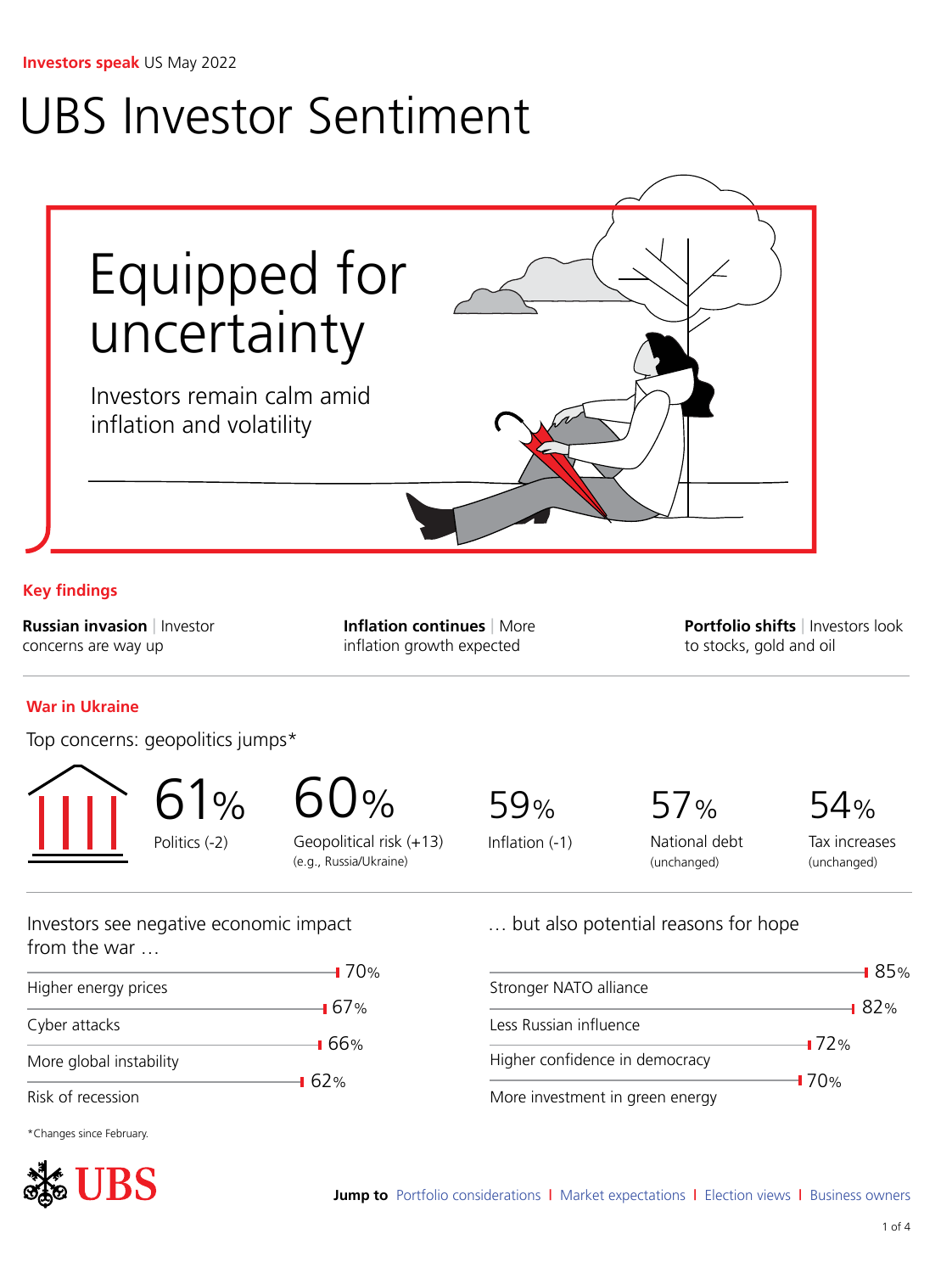### <span id="page-1-0"></span>**Portfolio considerations**

Investors consider actions in case of further declines Amid war concerns, they are now more likely

to invest in stocks and commodities



## Investors concerned about market volatility\*

| $51%$ (-2)                            | $41$ % (-1)                          | $8% (+3)$                            |
|---------------------------------------|--------------------------------------|--------------------------------------|
| Volatility is<br>higher than<br>usual | Volatility is<br>similar to<br>usual | Volatility is<br>lower than<br>usual |
|                                       |                                      |                                      |

\*Changes since February.

And see certain sectors or themes as most attractive in current market



56% Energy



Technology



Defense



Health care

| ℅ |  |
|---|--|

Consumer staples (e.g., food, hygiene and cleaning products)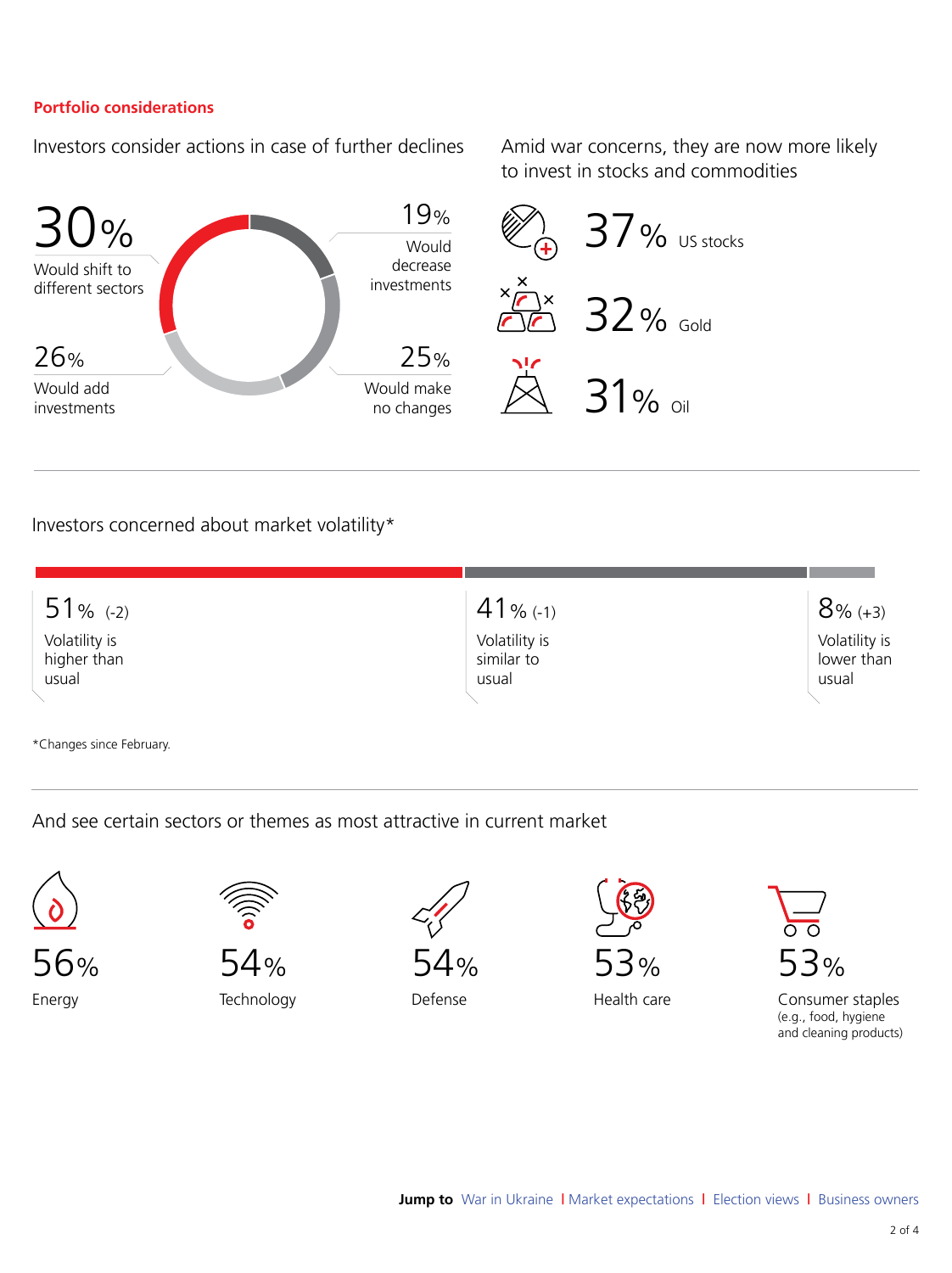#### <span id="page-2-0"></span>**Market expectations**

Investors expect war to increase inflation

And most investors think inflation will last



Optimism slightly up on economy for next 12 months\* (in %)



Expectations on stock market for next 6 months slightly up\* (in %)



#### **Election views**

Preferred outcome for mid-term House and Senate elections